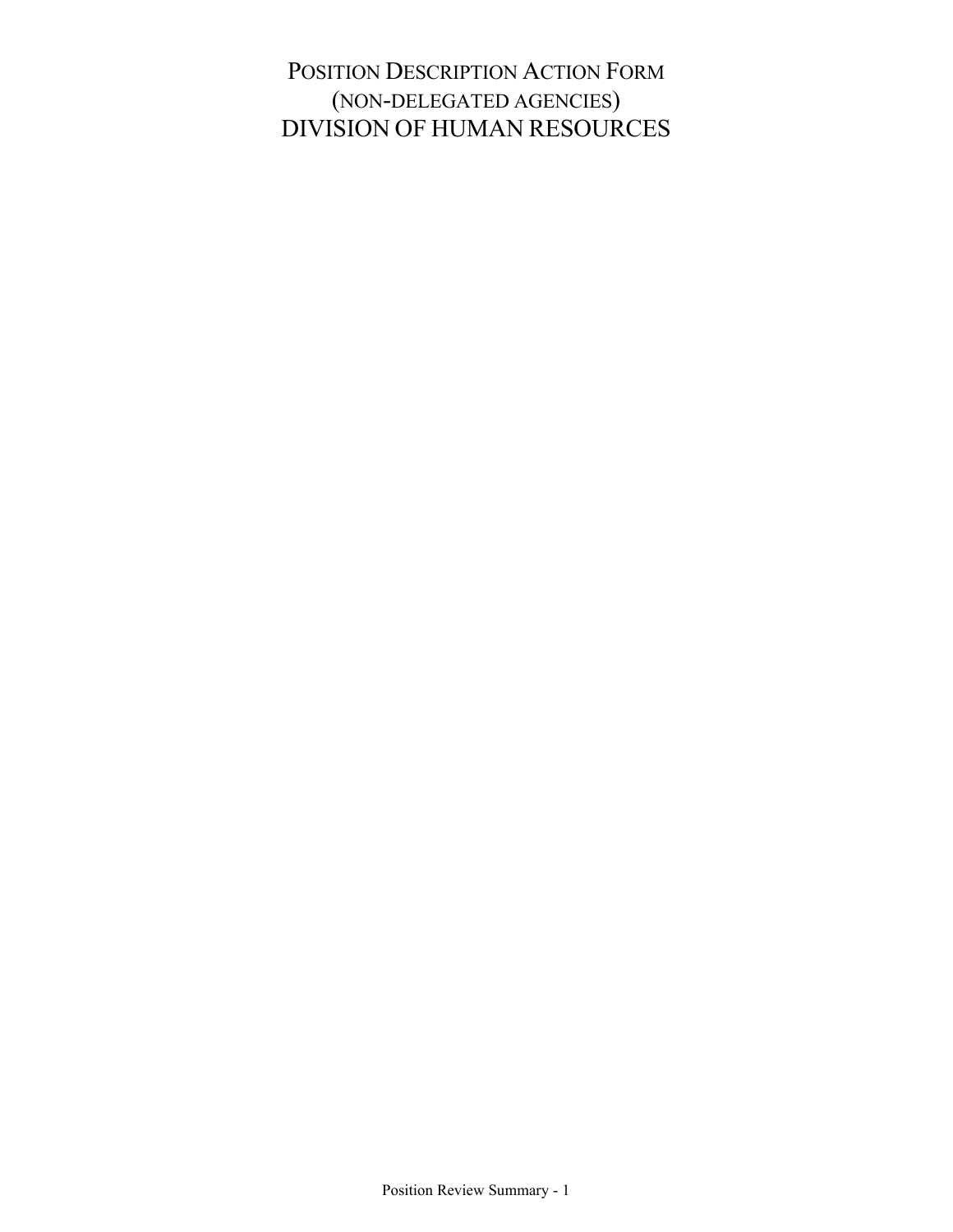## **PURPOSE:**

The Position Description Action Form provides a current record of the major responsibilities of the described position that is necessary in determining proper classification. It is essential that this summary be complete and accurate.

## **ORGANIZATIONAL CHART:**

**Attach a current organization chart** showing this position and its relationship to other positions in the department, bureau, section, and/or unit. Include employee names, job classifications, and PCN's.

## 1. **PRIMARY PURPOSE**: **Briefly state your position's primary purpose in one or two sentences.**

2. **POSITION CHANGES (Only complete if requesting a reclassification): How has this position changed since it was last reviewed? Indicate why changes occurred and if anyone was previously performing these functions.**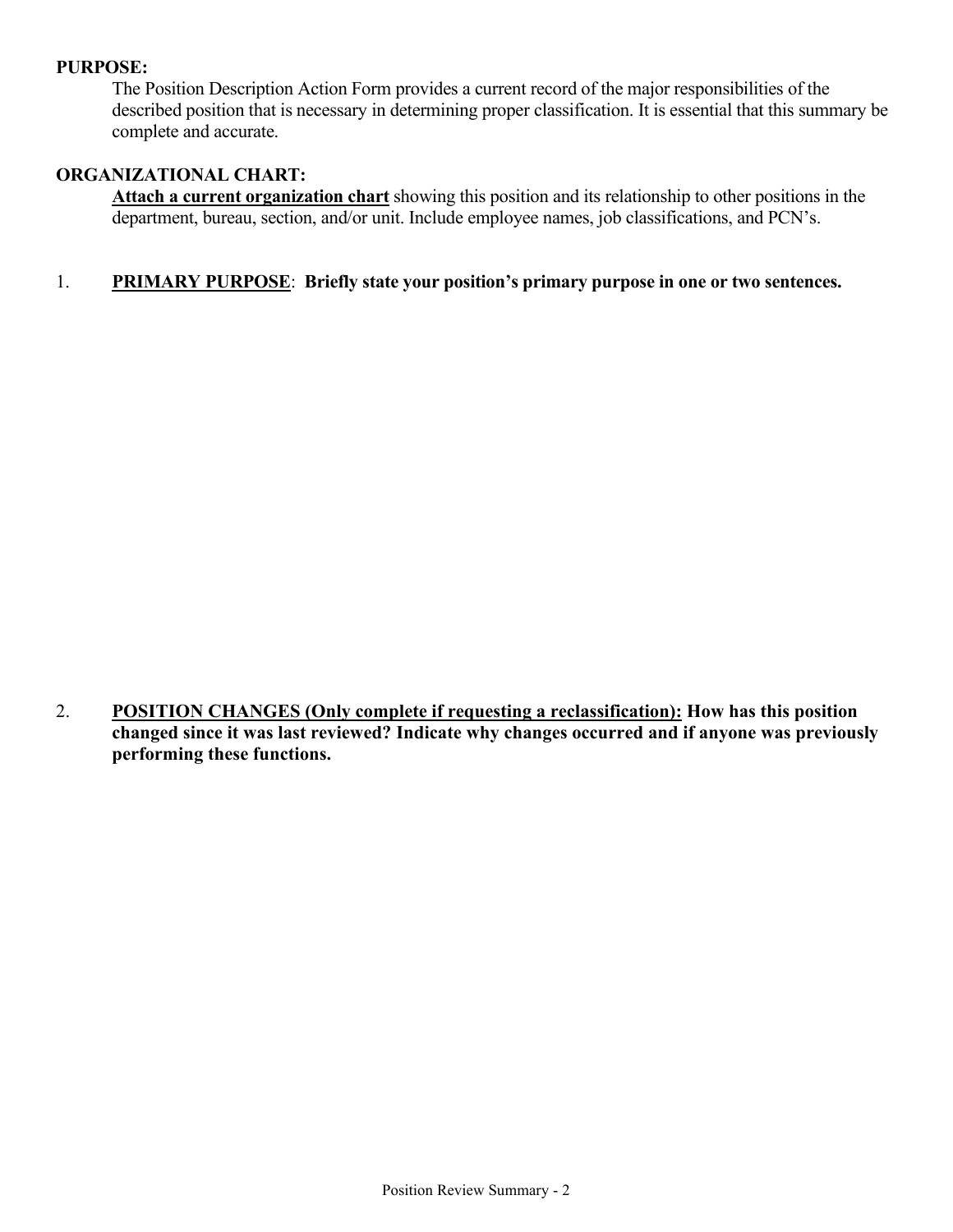3. **RESPONSIBILITIES:** Information in this section is intended to document specific job duties by major areas of responsibility. This will require you to group specific duties and/or tasks into like areas or major headings. The percent (%) column should identify the amount of time devoted to the like areas or major headings only. For example, a supervising Chemist might have major responsibilities of supervision 45%, research 25%, and chemical analysis 30%.

**DUTIES OR TASKS:** List the individual duties or tasks specific and most critical to that responsibility under the major heading. Avoid unclear terms such as "assist", "help", "is responsible for", etc. You do not need to list minor tasks such as sharpening pencils, turning on a PC, etc.

| RESPONSIBILITIES (MOST IMPORTANT TO LEAST IMPORTANT)<br>Duties/and tasks listed under major headings | $\frac{0}{0}$ |
|------------------------------------------------------------------------------------------------------|---------------|
|                                                                                                      |               |
|                                                                                                      |               |
|                                                                                                      |               |
|                                                                                                      |               |
|                                                                                                      |               |
|                                                                                                      |               |
|                                                                                                      |               |
|                                                                                                      |               |
|                                                                                                      |               |
|                                                                                                      |               |
|                                                                                                      |               |
|                                                                                                      |               |
|                                                                                                      |               |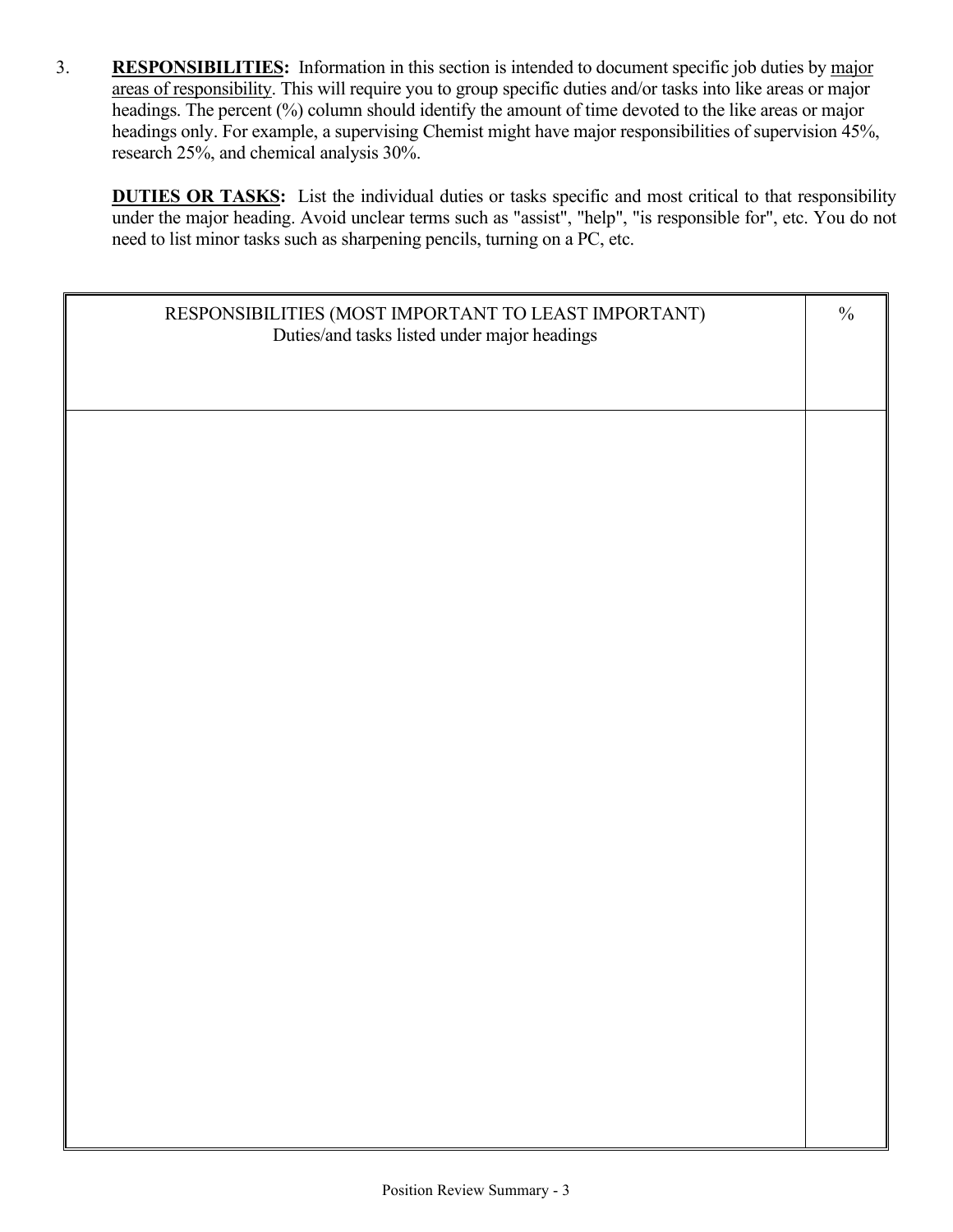## 4**. SUPERVISION: Does this position supervise others? [ ] Yes [ ] No**

Describe what the position does (e.g. hiring, hiring recommendations, performance evaluations, work assignment, etc.) and list the job classification(s) and number of positions supervised.

5. **DECISION-MAKING AUTHORITY**: **What types of decisions or recommendations can this position make?** Please give two or three examples.

**How do these decisions or recommendations impact others and what is the result of error?**

**What actions does this position have the authority to approve or deny?** Please give two or three examples.